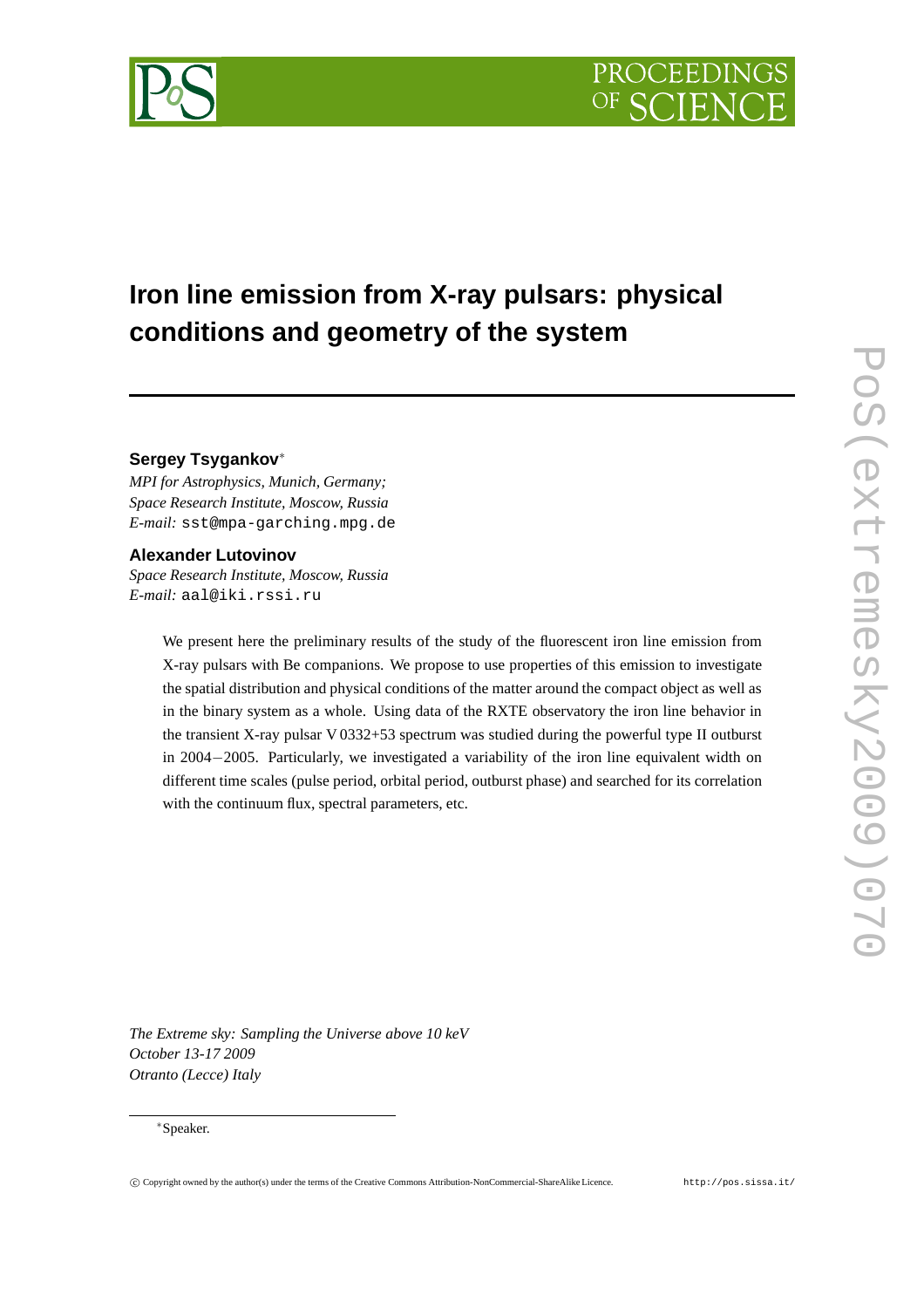# **1. Introduction**

The fluorescent 6.4 keV iron line is broadly detected in spectra of different types of astrophysical objects. Its properties were described theoretically for different geometries of an emitting/reprocessing system (e.g. [1],[2],[3] and references therein). And it was shown that this spectral feature can be a powerful instrument for the study of the spatial distribution and state of the matter around X-ray sources.

The distribution of matter and its state are crucial components for the understanding of the mechanism of giant (type II) outbursts, observed from X-ray transient pulsars with Be optical companions. Type II X-ray outbursts  $(L_x > 10^{37} \text{ erg s}^{-1})$  last several weeks or even months and are not correlated with any particular orbital phase ([4] and references therein). Despite of many years of observations the exact mechanism of such events as well as the origin and distribution of the matter in the system to be accreted onto the compact object in each particular moment are still unclear. On the other side a very promising property of such sources is a wide range of observed luminosities and hence the possibility to investigate a response of the system (particularly, changes in the geometry) on different accretion rates. It is important to note that such transient systems are usually too bright to be investigated with grazing-incidence X-ray telescopes. But, fortunately, a large amount of high quality data collected up to day from the RXTE observatory gives us a possibility to trace the evolution of the fluorescent iron line emission on different time scales (pulse period, orbital period, outburst phase) in Be-NS transient systems and to try to answer to above mentioned questions.

In this report we present preliminary results of such a study of the very bright transient X-ray pulsar V 0332+53 during the 2004-2005 outburst. V 0332+53 is a classical transient X-ray pulsar with Be companion. The main system parameters are as follows: the pulse period  $\sim$  4.375 s, the orbital period  $-34.25$  days, the eccentricity  $-0.31$ , and the projected semimajor axis of the neutron star –  $a_x \sin i \approx 48$  lt-s ([5]). Detailed analysis of this and other bright transient pulsars will be published in a forthcoming paper (Tsygankov et al., in preparation).

# **2. Observations and data analysis**

In the following analysis we used data from the PCA spectrometer onboard the RXTE observatory [6] (a list of pointings IDs can be found in our previous papers [7],[8]). The PCA spectrometer is a system of five proportional xenon/propane counters with an effective area of about 6400  $\text{cm}^2$ and an energy resolution of 18% at 6–7 keV. Despite of the moderate energy resolution this instrument has a great advantage due to its large effective area and high temporal resolution, which are of great importance for the investigation of the variability of continuum and iron line fluxes on short time scales (see below). Moreover, it gives us a possibility to apply the potential of the reverberation mapping method, proposed in AGNs studies ([9] and references therein), to investigate the distribution of a cold matter around neutron stars. For the data reduction we used standard programs of the FTOOLS/LHEASOFT 6.7 package.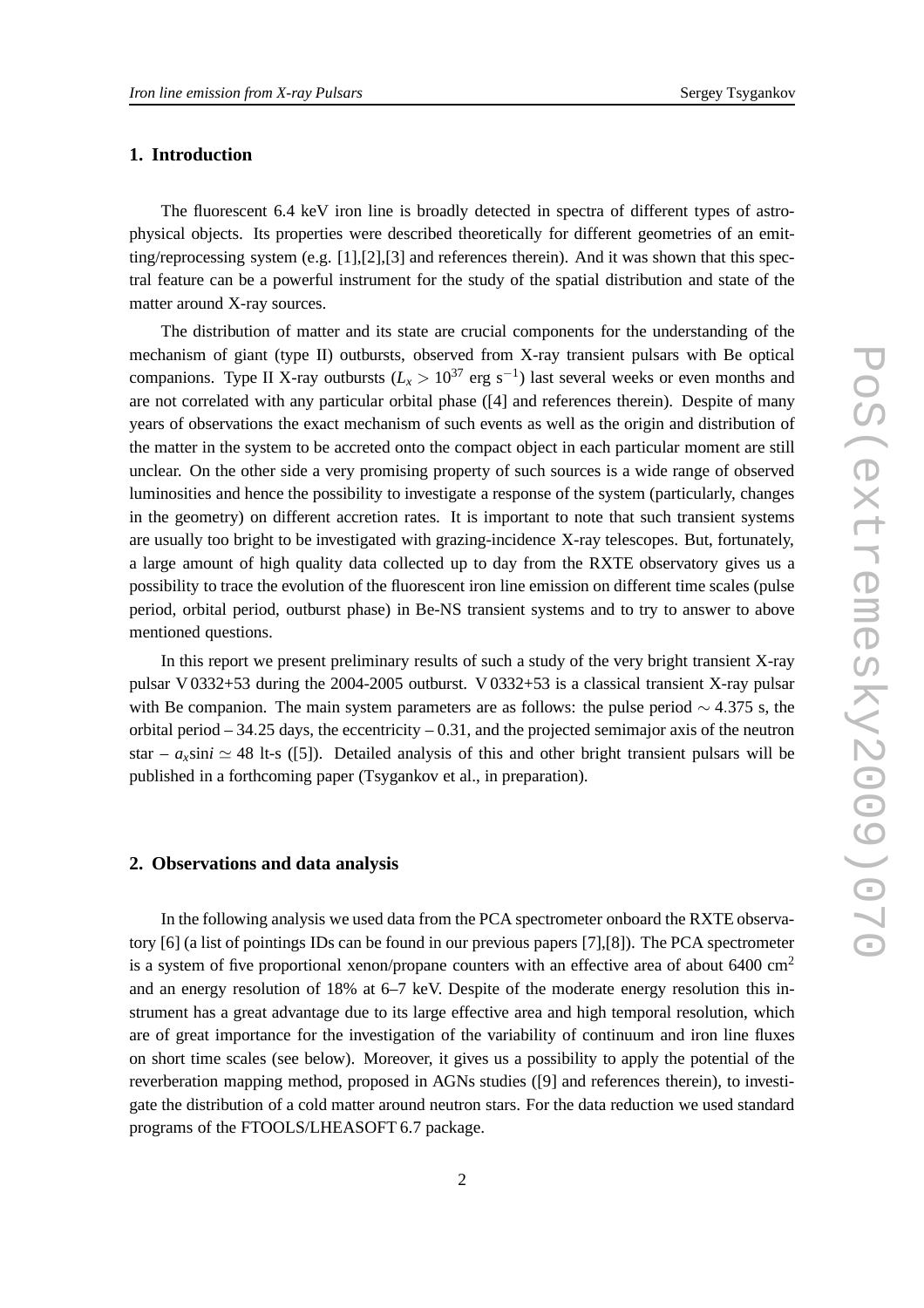

**Figure 1:** Dependence of the iron  $K_{\alpha}$  line (points) and continuum fluxes in the 4-12 keV energy range (solid line, arbitrary units) on the time during the outburst from V 0332+53 in 2004-2005.

# **3. Results**

#### **3.1 Long-term variability**

In Fig.1 the evolution of the iron line flux and the continuum one in the energy range of 4−12 keV are presented. It is seen that observed variations of the iron line flux are mainly caused by variations of the continuum flux. An analysis of a behavior of the iron line equivalent width (EqW) can be significantly more informative because this quantity bear the impress of geometrical properties of the system (e.g. [1],[2],[3]) and doesn't depends on the incoming flux.

As it was shown in [7],[8] the source spectrum in a wide energy band has a complex shape and has been described with a large number of parameters. Therefore to avoid a possible influence of other spectral parameters on the iron line ones we restricted here our consideration by a relatively narrow energy band (3-12 keV) of the PCA spectrometer, where the continuum emission can be well approximated by a simple power law model with an exponential cutoff. To describe the iron line emission we added to our model a Gaussian component. The line center and its normalization were left free for the fitting, but its width was fixed at 0.2 keV. Nevertheless, the absolute value of the equivalent width, obtained from the spectral analysis, was still model dependent, that is connected with a moderate energy resolution and relatively high lower energy limit of the spectrometer (∼3 keV). Therefore below we will concentrated our attention to relative changes of EqW.

Note, that a variability of the intensity and equivalent width of the iron line was observed before for several X-ray pulsars on the long time scales (of the order of the orbital period). But these variations were caused mainly by changes of the density of the strong stellar wind around the compact object. In particular, Inoue [10] showed that the expected equivalent width of the iron  $K_{\alpha}$ line is a linear function of the hydrogen column density and could be expressed as (for a spherical geometry and photon index of 1.1):

$$
EqW = 100 (N_H / 10^{23}) eV,
$$
\n(3.1)

where  $N_H$  is in units of cm<sup>-2</sup>.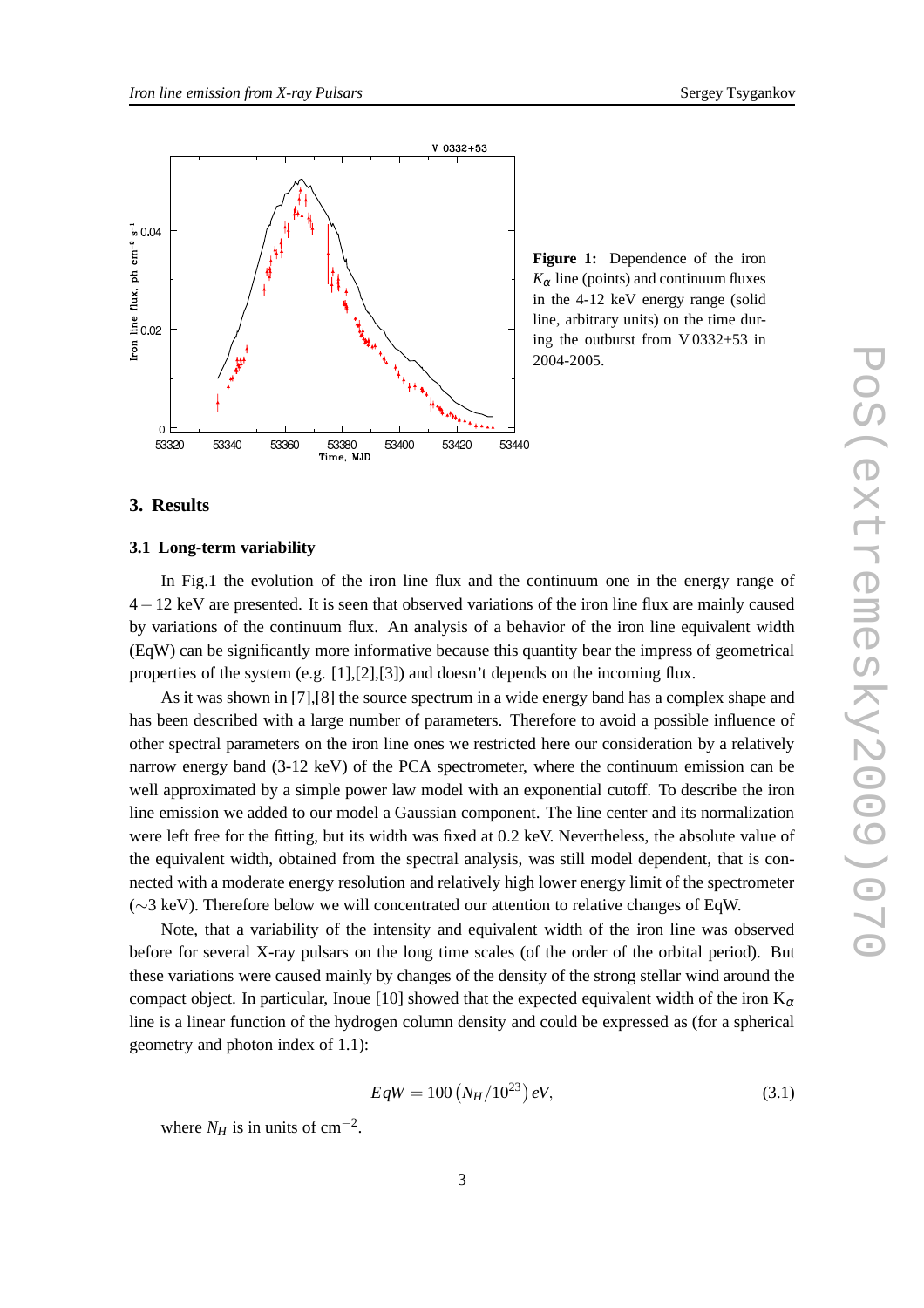

**Figure 2:** Equivalent width of the iron  $K_{\alpha}$  line versus time during the outburst from V 0332+53 in 2004- 2005. Dashed line represent the rough approximation of the luminosity dependence by the Gaussian law (in arbitrary units), solid line – its convolution with the inverse distance between components of binary system.

The equivalent width of the iron line, registered in the V  $0332+53$  spectrum, is shown as a function of time in Fig.2. Its value was changed from  $\sim$  60 to  $\sim$  110 eV during the outburst approximately in the same way as the source luminosity, whose rough approximation by the Gaussian law is presented by a dashed line in arbitrary units. If the observed value of EqW is due to the reprocessing in the surrounding stellar wind, then according to eq.3.1 a very high (about  $10^{23}$  cm<sup>-2</sup>) value of the photoelectron absorption should be detected in the source spectrum. In fact we did not see any evidences of it at any level of the source luminosity.

One of the natural reprocessing site which is able to produce variations of the iron line parameters over the orbital cycle is the companion star atmosphere and circumstellar disk around it. Suggesting that the iron line equivalent width is proportional to the angular size of this disk seen from the compact object, we can estimate its geometrical size and trace its evolution with outburst and orbital phases (note, that the last one reflects the distance between components changing due to a significant eccentricity of the binary system). In general, changes of the equivalent width during outburst can be preliminary described by the convolution of the mentioned above Gaussian law with the inverse distance between components (solid line in Fig.2,  $T_0$  value was chosen arbitrarily). It is seen that data points are described more or less satisfactorily even by such a simple geometrical model.

It was shown by [2] that EqW is strongly affected by the photon index of the incident spectrum. During the outburst the source spectrum has been harder in low luminosity states and this fact should be also taken into account during the modelling. Finally note, that this task is complicated additionally by the absence of actual ephemerids for V 0332+53.

#### **3.2 Variability on the pulse period time scale**

Pulsations in the iron  $K_{\alpha}$  line were detected earlier from several X-ray pulsars (Vela X-1 [11], Her X-1 [12], etc.). Such pulsations naturally indicate that the distribution of the reprocessing matter is not completely spherically symmetric around the neutron star and some compact reprocessing regions in its vicinity should exist. By way of such a reprocessor it can be proposed a surface of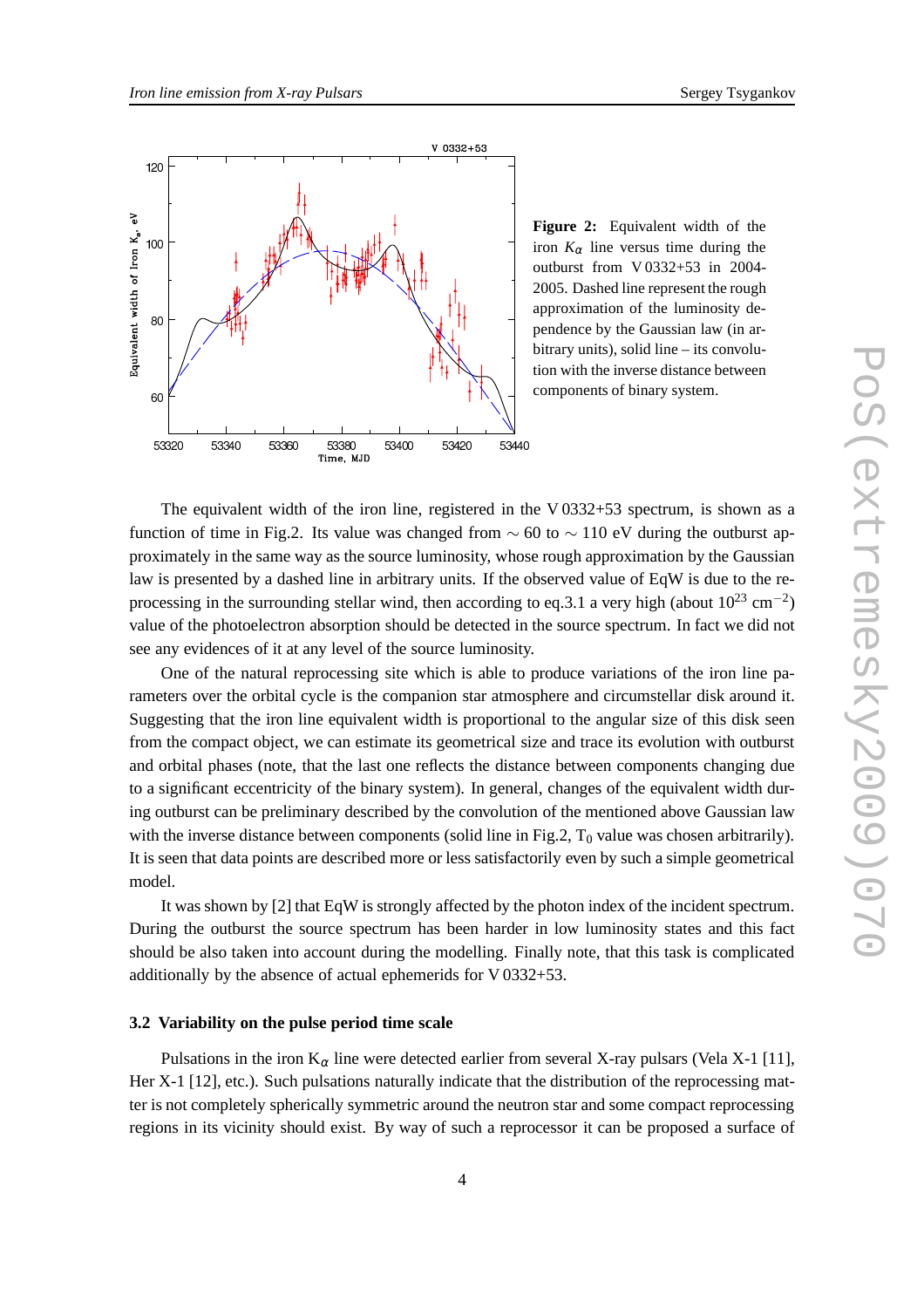

**Figure 3:** Dependence of the equivalent width (top panel) and normalization (bottom panel) of the iron  $K_{\alpha}$ line in the V 0332+53 spectrum on the pulse phase during the observation of ID 90427-01-03-00.

the neutron star, accretion column, Alfvén shell, accretion wake or accretion disk, stellar wind and atmosphere of companion star, etc. In particular, measuring the delay of the iron line emission from the continuum component in the around energy band Kohmura et al. [13] have concluded that the reprocessing site in the X-ray pulsar Cen X-3 is the accreting matter along the magnetic field around the neutron star at the distance of  $\sim$  2  $\times$  10<sup>8</sup> cm.

We propose to apply the pulse-phase resolved spectroscopy and cross-correlation analysis methods to try to measure such a delay for  $V$  0332+53 and answer to the question about a distribution of the matter in the system. A detailed description of the phase-resolved spectroscopy results over the whole outburst will be published in a separate paper (Lutovinov, Tsygankov, prepared for publication). Here we present only the evolution of iron 6.4 keV line parameters with the pulse phase.

In Fig.3 the iron line equivalent width and normalization changes (red histograms) are presented in line with ones of the continuum flux (black histograms) over the pulse period during the RXTE observation 90427-01-03-00, when the source luminosity was  $\sim$  2×10<sup>38</sup> erg s<sup>-1</sup>. It is clearly seen that both EqW and normalization are shifted relative to the pulse profile on about of 1.5 sec. Considering the measured time lag as a time-of-flight of the continuum photons from the source to the reprocessing site it is possible to estimate a distance between them as  $\sim$  5 × 10<sup>10</sup> cm. This distance is about 2 orders of magnitude higher than the Alfvén surface radius and comparable with the outer size of the accretion disk.

Another possible explanation of the observed time lag is a phase lag (arising just due to a rotation of the neutron star). In this case the illuminating beam cuts the reprocessing site later than it cuts a direct line of the sight to the observer. Mentioned above cross-correlation analysis will help us to determine a real value of the distance between X-ray source and fluorescent matter.

Finally note that the pulsed fraction of the iron line emission during this observation was about 30%, that is significantly higher than its average value in the 3-20 keV energy range [8]. Such a high value of the iron emission pulsed fraction means that the reprocessing region size cannot be